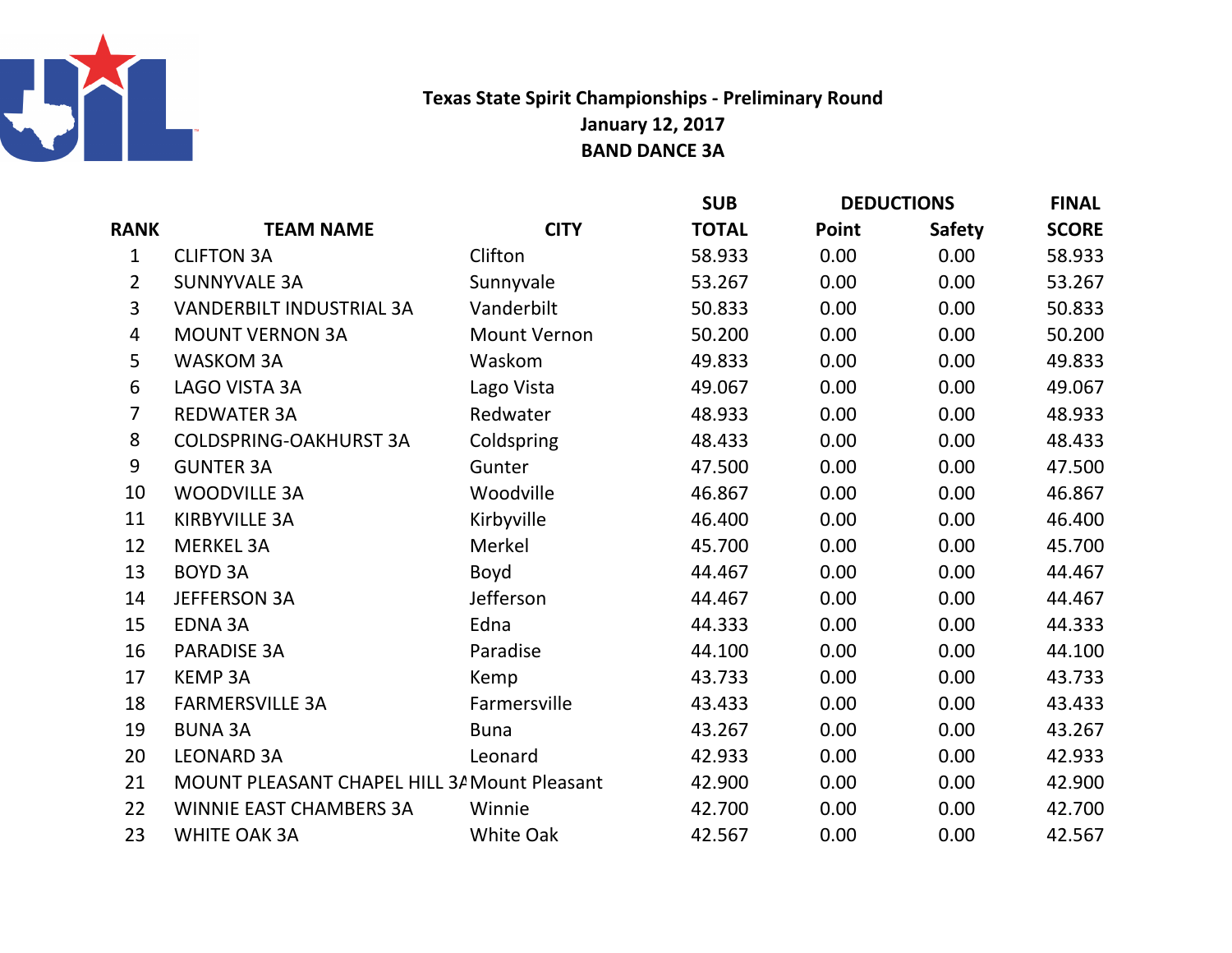

## Texas State Spirit Championships - Preliminary RoundJanuary 12, 2017BAND DANCE 3A

|             |                               |                     | <b>SUB</b>   | <b>DEDUCTIONS</b> |               | <b>FINAL</b> |
|-------------|-------------------------------|---------------------|--------------|-------------------|---------------|--------------|
| <b>RANK</b> | <b>TEAM NAME</b>              | <b>CITY</b>         | <b>TOTAL</b> | Point             | <b>Safety</b> | <b>SCORE</b> |
| 24          | TUSCOLA JIM NED 3A            | Tuscola             | 42.333       | 0.00              | 0.00          | 42.333       |
| 25          | ORE CITY 3A                   | Ore City            | 42.233       | 0.00              | 0.00          | 42.233       |
| 26          | <b>ROCKDALE 3A</b>            | Rockdale            | 42.167       | 0.00              | 0.00          | 42.167       |
| 27          | <b>AMARILLO RIVER ROAD 3A</b> | Amarillo            | 41.967       | 0.00              | 0.00          | 41.967       |
| 28          | <b>CAMERON YOE 3A</b>         | Cameron             | 41.700       | 0.00              | 0.00          | 41.700       |
| 29          | PATTONVILLE PRAIRILAND 3A     | Pattonville         | 41.667       | 0.00              | 0.00          | 41.667       |
| 30          | <b>TRINITY 3A</b>             | Trinity             | 41.633       | 0.00              | 0.00          | 41.633       |
| 31          | <b>CALLISBURG 3A</b>          | Gainesville         | 41.533       | 0.00              | 0.00          | 41.533       |
| 32          | <b>DANBURY 3A</b>             | Danbury             | 41.367       | 0.00              | 0.00          | 41.367       |
| 33          | <b>BALLINGER 3A</b>           | <b>Ballinger</b>    | 41.000       | 0.00              | 0.00          | 41.000       |
| 34          | POTTSBORO 3A                  | Pottsboro           | 40.933       | 0.00              | 0.00          | 40.933       |
| 35          | LITTLE RIVER ACADEMY 3A       | Little River        | 40.900       | 0.00              | 0.00          | 40.900       |
| 36          | <b>NEW WAVERLY 3A</b>         | New Waverly         | 40.733       | 0.00              | 0.00          | 40.733       |
| 37          | <b>DIANA NEW DIANA 3A</b>     | Diana               | 40.500       | 0.00              | 0.00          | 40.500       |
| 38          | <b>BECKVILLE 3A</b>           | <b>Beckville</b>    | 40.467       | 0.00              | 0.00          | 40.467       |
| 39          | <b>EAST BERNARD 3A</b>        | <b>East Bernard</b> | 39.600       | 0.00              | 0.00          | 39.600       |
| 40          | <b>JEWETT LEON 3A</b>         | Jewett              | 39.567       | 0.00              | 0.00          | 39.567       |
| 41          | <b>KERMIT 3A</b>              | Kermit              | 39.433       | 0.00              | 0.00          | 39.433       |
| 42          | <b>WHITEWRIGHT 3A</b>         | Whitewright         | 38.833       | 0.00              | 0.00          | 38.833       |
| 43          | <b>BOLING 3A</b>              | <b>Boling</b>       | 38.733       | 0.00              | 0.00          | 38.733       |
| 44          | <b>IDALOU 3A</b>              | Idalou              | 38.700       | 0.00              | 0.00          | 38.700       |
| 45          | <b>FRANKLIN 3A</b>            | Franklin            | 38.467       | 0.00              | 0.00          | 38.467       |
| 46          | <b>GRANDVIEW 3A</b>           | Grandview           | 37.500       | 0.00              | 0.00          | 37.500       |
|             |                               |                     |              |                   |               |              |